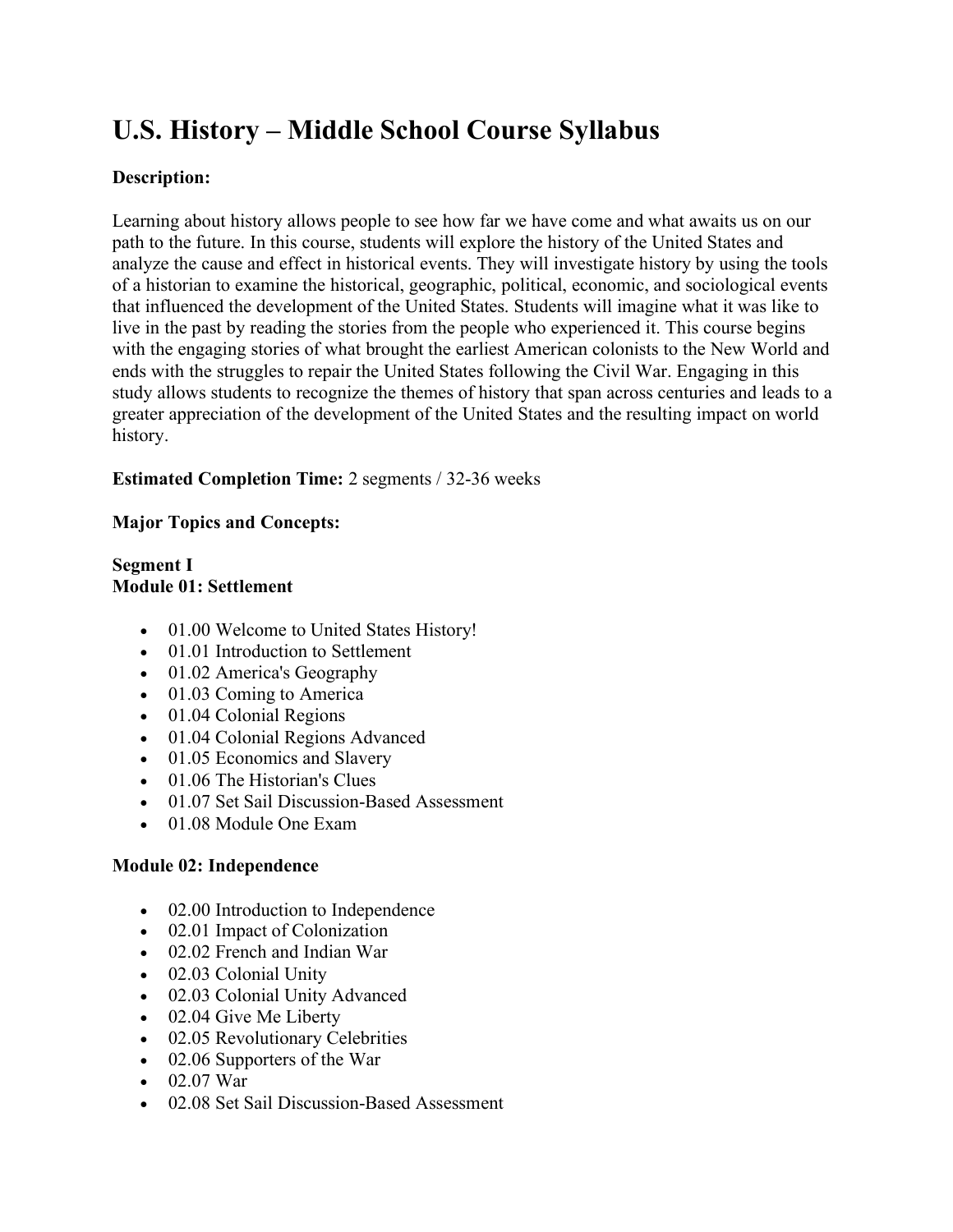• 02.09 Module Two Exam

#### **Module 03: Nationalism**

- 03.00 Introduction to Nationalism
- 03.01 Interpreting History
- 03.02 Recipe for America
- 03.03 Who has the Power?
- 03.04 We Can Make a Difference!
- 03.04 We Can Make a Difference! Advanced
- 03.05 For the Common Good
- 03.06 Know Your Rights!
- 03.07 Set Sail Discussion-Based Assessment
- 03.08 Module Three Exam

### **Module 04: Growth**

- 04.00 Introduction to Growth
- 04.01 Making a President
- 04.01 Making a President Advanced
- 04.02 A Worthy Successor
- 04.03 American Voices
- 04.04 Jefferson Brings Change!
- 04.05 Heroes of the Wild
- 04.06 We Will Not Fall!
- 04.07 Set Sail Discussion-Based Assessment and Review
- 04.08 Segment One Exam Part One
- 04.08 Segment One Exam Part Two
- 04.09 Advanced Segment One Exam Part One
- 04.09 Advanced Segment One Exam Part Two

#### **Segment II Module 05: Movement**

- 05.00 Introduction to Movement
- 05.01 It's Manifest Destiny!
- 05.01 It's Manifest Destiny! Advanced
- 05.02 A Native Dilemma
- 05.03 Keep the Peace
- 05.04 New Land!
- 05.05 Train's Leavin'!
- 05.06 Friend or Foe, Mexico?
- 05.07 Set Sail Discussion-Based Assessment
- 05.08 Module Five Exam

#### **Module 06: Advances**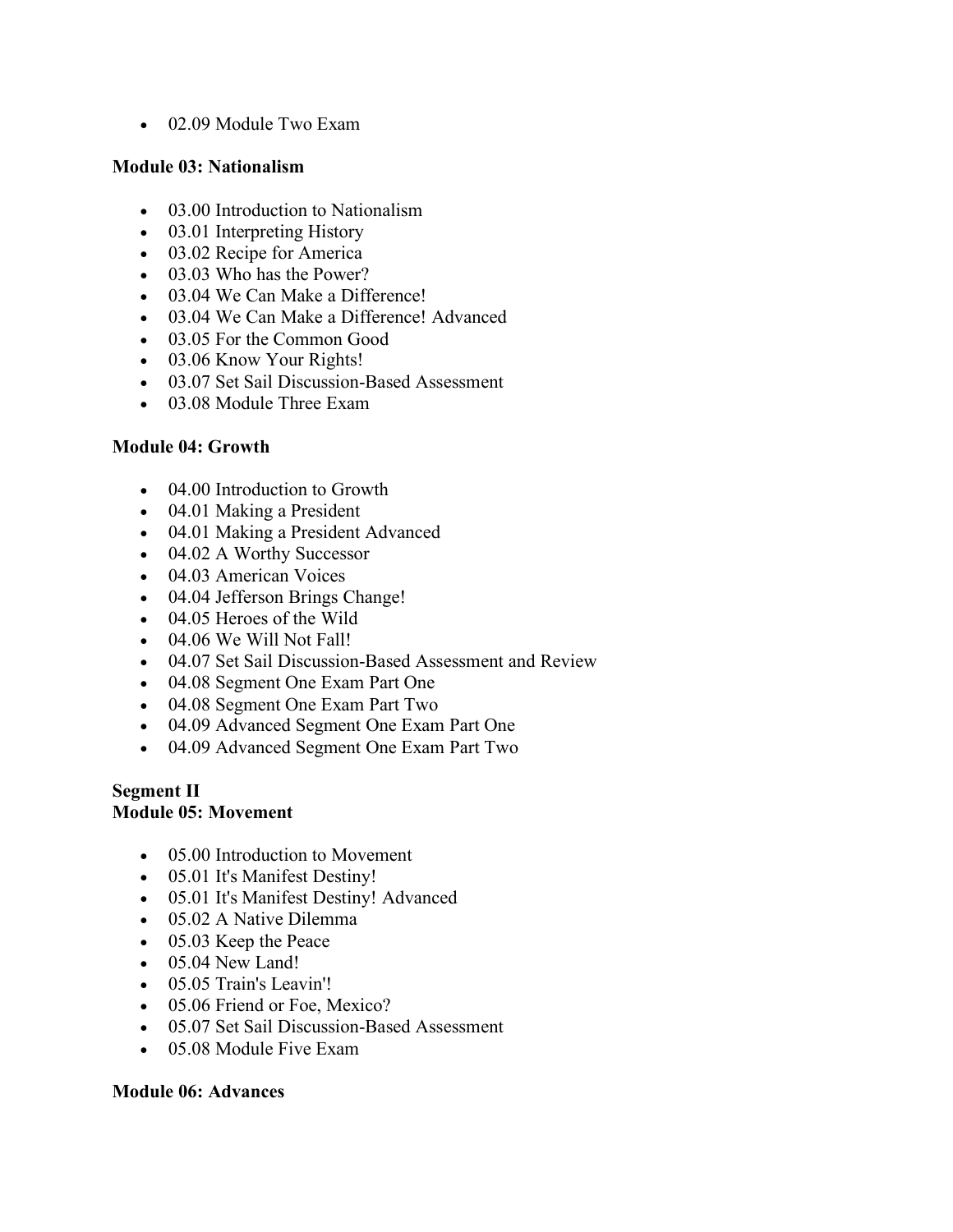- 06.00 Introduction to Advances
- 06.01 Innovations
- 06.01 Innovations Advanced
- 06.02 Factory Workers
- 06.03 Growing Cities!
- 06.04 A Southern View
- 06.05 Jacksonian Democracy
- 06.06 War on the Bank!
- 06.07 Set Sail Discussion-Based Assessment
- 06.08 Module Six Exam

#### **Module 07: Ideas**

- 07.00 Introduction to Ideas
- 07.01 Are You Awake?
- 07.02 Inside Slavery
- 07.03 Join the Resistance!
- 07.04 Her Rights
- 07.05 The Mighty Pen
- 07.05 The Mighty Pen Advanced
- 07.06 Bring on the Reform!
- 07.07 Set Sail Discussion-Based Assessment
- 07.08 Module Seven Exam

#### **Module 08: Conflict**

- 08.00 Introduction to Conflict
- 08.01 A Nation Divided
- 08.02 Taking Sides
- 08.03 Shots Fired!
- 08.03 Shots Fired! Advanced
- 08.04 The Cost of Conflict
- 08.05 Emancipation?
- 08.06 Reconstruction
- 08.07 Set Sail Discussion-Based Assessment and Review
- 08.08 Segment Two Exam Part One
- 08.08 Segment Two Exam Part Two
- 08.09 Advanced Segment Two Exam Part One
- 08.09 Advanced Segment Two Exam Part Two

#### **Course Assessment and Participation Requirements:**

To achieve success, students are expected to submit work in each course weekly. Students can learn at their own pace; however, "any pace" still means that students must make progress in the course every week. To measure learning, students complete self-checks, practice lessons, multiple choice questions, projects, discussion-based assessments, and discussions. Students are